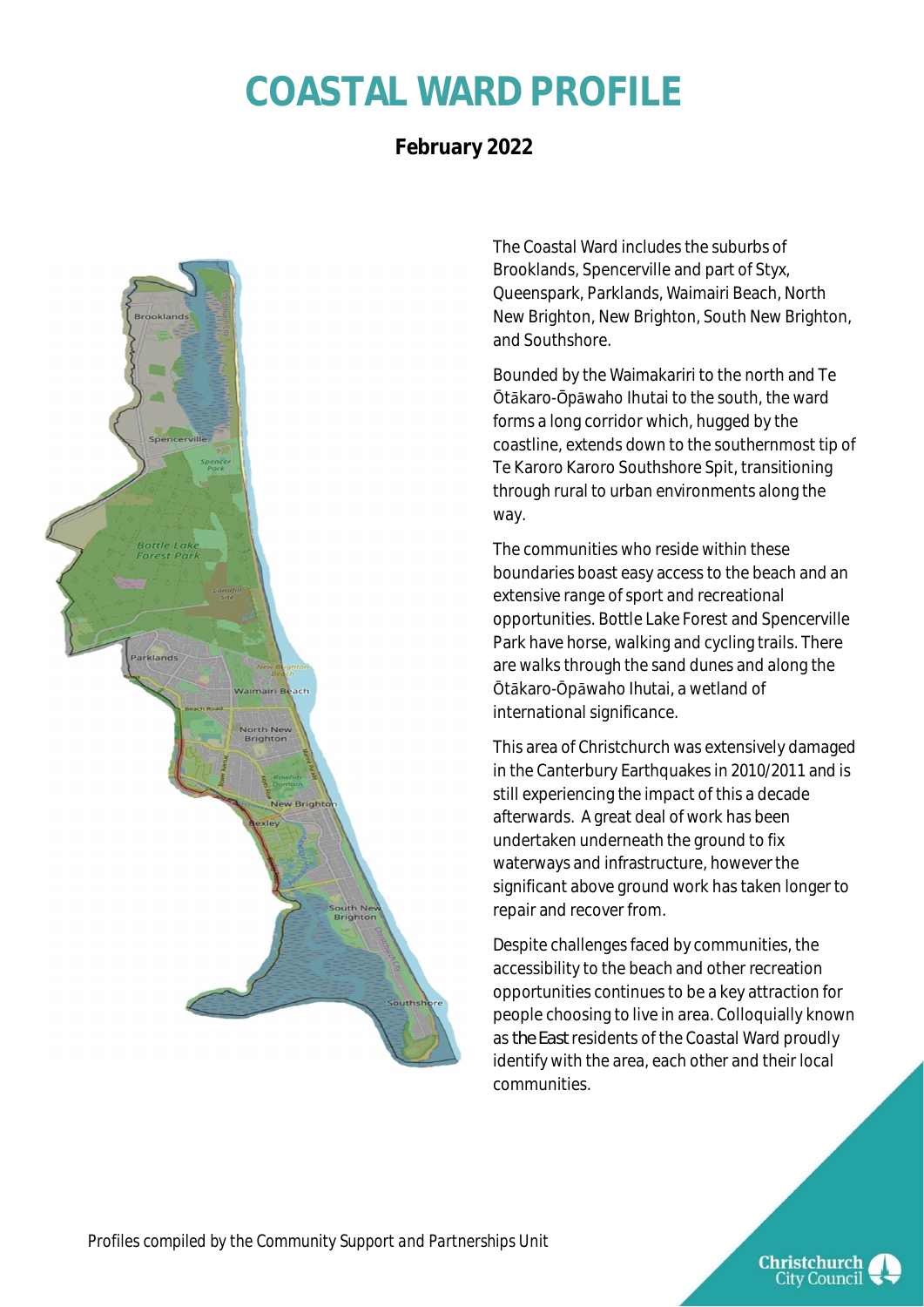### **Facts and figures**

**Demographic Summary (2018 Census Data)**

#### **Population**

The population within the Coastal Ward boundary is: **22,974**





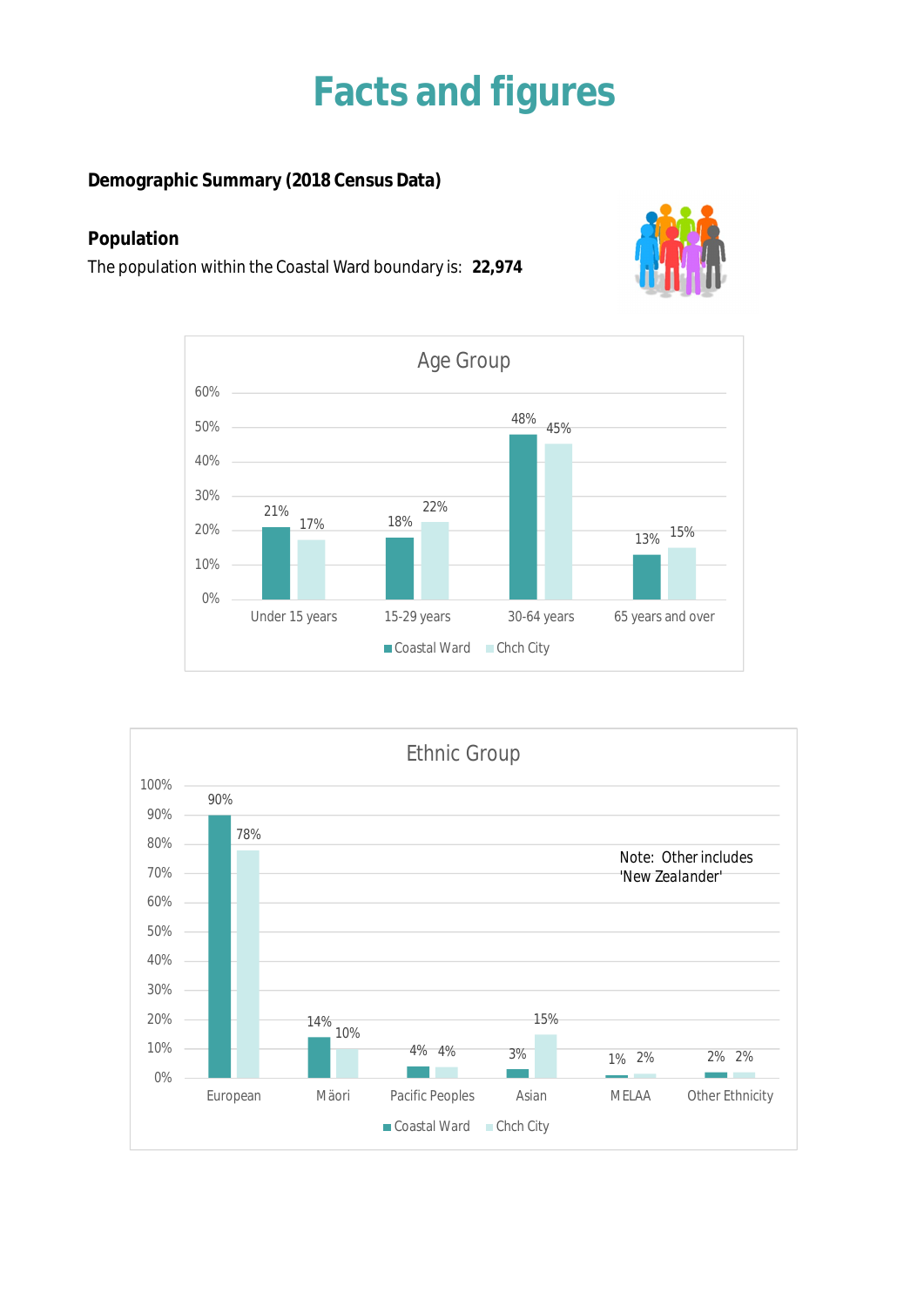

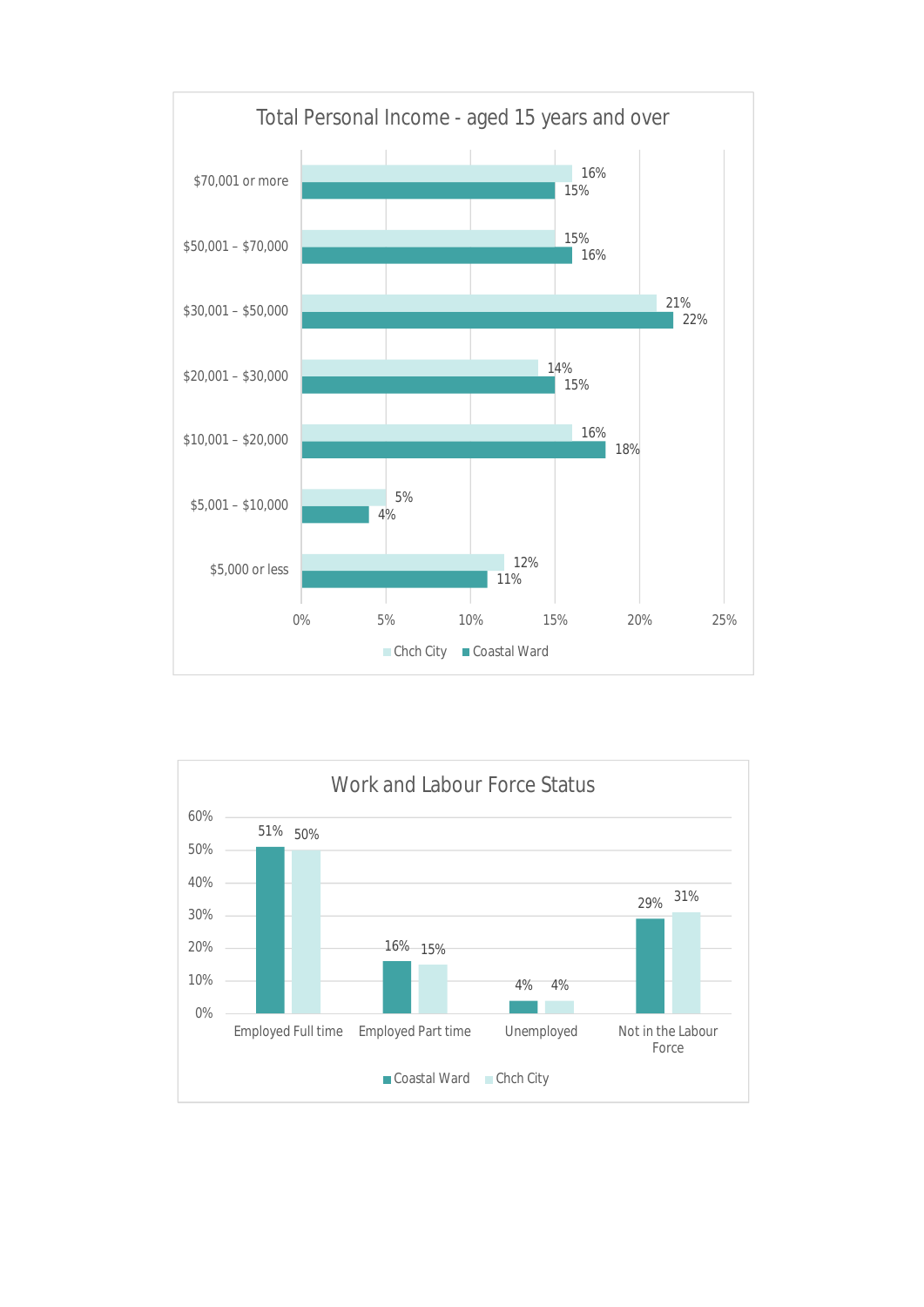





**Number of Occupied Private Dwellings:** 9,003

#### **Facilities and Amenities**

- Approximately 1,600 businesses employing around 2,800 people
- 2 Council Libraries at Parklands and New Brighton
- 5 Ōtautahi Community Housing Trust social housing complexes with 82 units
- Kāinga Ora owned 273 houses
- 2 shopping centres at New Brighton and Parklands
- 9 schools: 6 primary/intermediate, 1 of special character and 2 high schools
- 15 early childhood centres
- 3 Medical centres
- Multiple sport and recreation amenities: Waimakariri boat ramp, Brooklands Lagoon Walk, Spencer Park, Bottle Lake Forest, Rawhiti Domain and Waimairi Beach golf courses, beaches, five Surf Life Saving Clubs, Taiora QEII Recreation Sport Centre and Park, He Puna Taimoana (New Brighton Hot Pools), Christchurch School of Gymnastics, Thomson Park, Rawhiti Domain, South New Brighton Domain and Te Karoro Karoro/Southshore Spit Reserve. Two disc golf courses; one at Queenspark Reserve and one at QEII Park. There are walks along the Ōtākaro - Ōpāwaho Ihutai. There are holiday parks at Spencerville and South Brighton.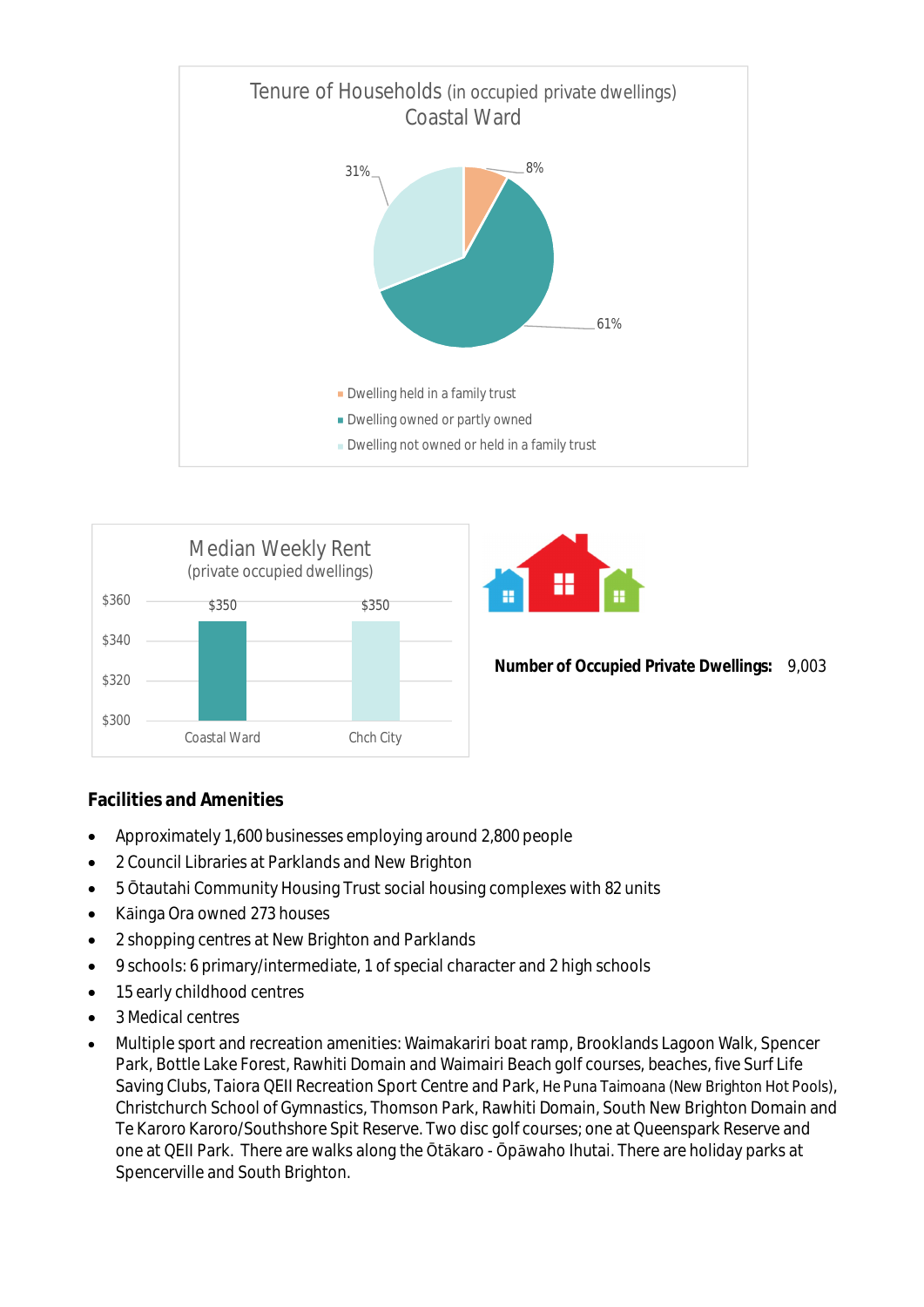## **NZ Deprivation Index**

The aim of the NZ deprivation index research programme is to develop indexes of socioeconomic deprivation for New Zealand, to support and inform:

- Application in funding formulas
- Research in especially health and other social services. For example, in the health sector, many researchers use the indexes to describe the relationship between socioeconomic deprivation and health outcomes
- Community groups and community-based service providers to describe the populations they serve, and to advocate for extra resources for community-based services.

The nine variables included in the 2018 deprivation index are as follows:

- People aged 18-64 receiving a means tested benefit
- People living in households with equivalised income below an income threshold
- People with no access to the Internet at home
- People aged 18-64 without any qualifications
- People aged <65 living in a single parent family
- People not living in own home
- People living in household with equivalised bedroom occupancy threshold
- People aged 18-64 unemployed
- People living in dwellings that are always damp and/or always have mould greater than A4 size.

**The scale of deprivation ranges from 1 to 10: 1** represents the areas with the **least** deprived scores. **10** represents the areas with the **most** deprived scores.



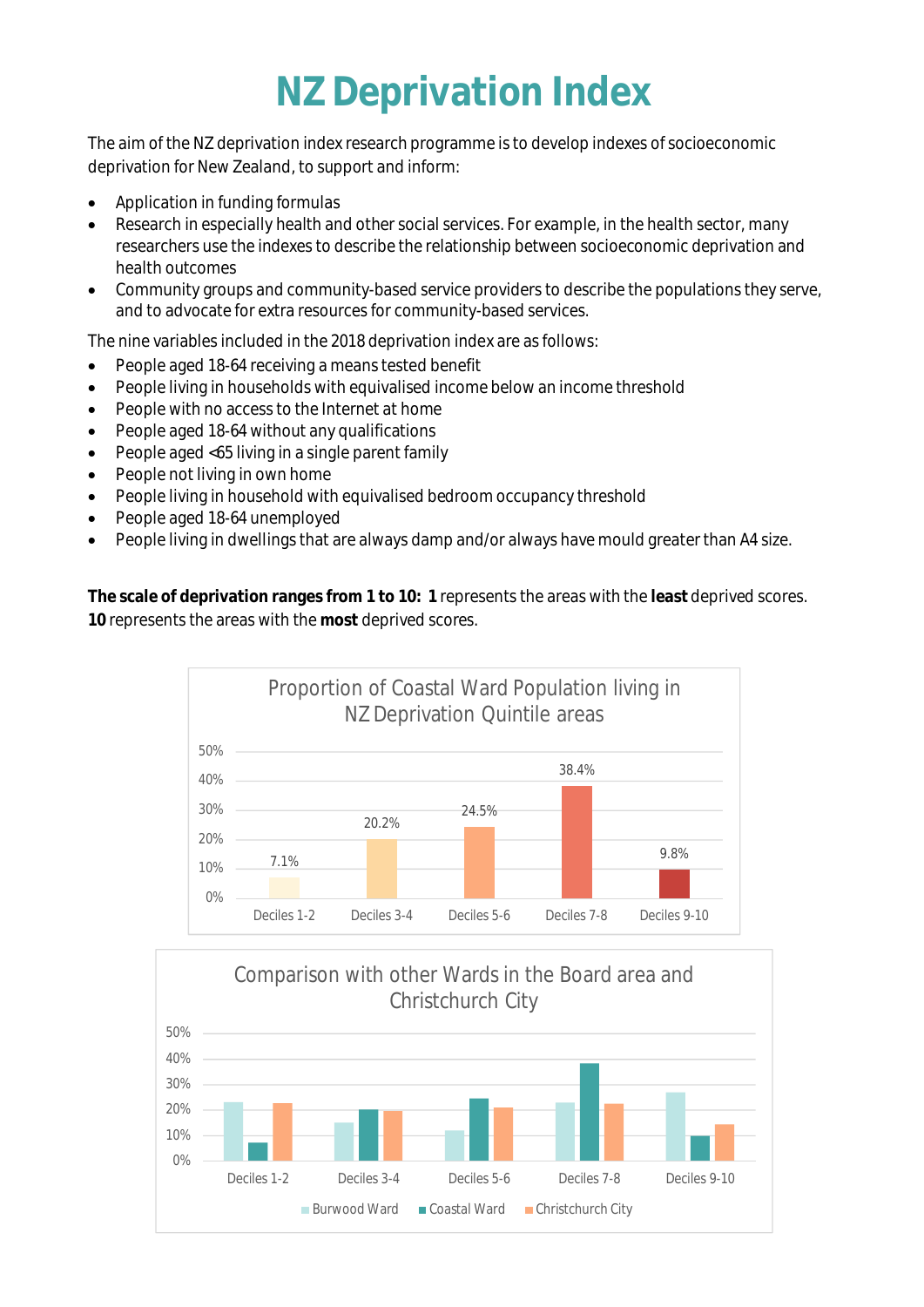

 $5 - 6$ 

 $3 - 4$ 

1 - 2 least deprived

The social deprivation ranking varies greatly across the ward and within specific suburbs. There is a relatively even split with 52 percent living in areas with the lowest deprivation and 48 percent in areas of highest deprivation.

Waimairi Beach, parts of Spencerville and the area of Queenspark closest to Bottle Lake Forest are the least economically deprived suburbs in the area with a ranking between 1 and 3.

The majority of the suburbs in the north and south of the ward rank between 3 and 5. The suburbs of North New Brighton and Rāwhiti vary widely covering the full range of ranking from 1 to 9.

The closer the suburbs get to central New Brighton the higher the deprivation index becomes. The most economically disadvantaged areas are in central New Brighton with a ranking of 8 and 9.

Most of the Bexley community located in Coastal Ward was red zoned (land classified as badly damaged or unsafe to build on in the short to medium term by Central Government after the Canterbury Earthquakes 2010/11. Homes were compulsorily purchased and demolished). The remaining residents to the north of Pages Road are in the Burwood Ward.

9 - 10 most deprived  $\begin{array}{|c|c|} \hline \textbf{9 - 10} & \textbf{7 - 8} \\\hline \end{array}$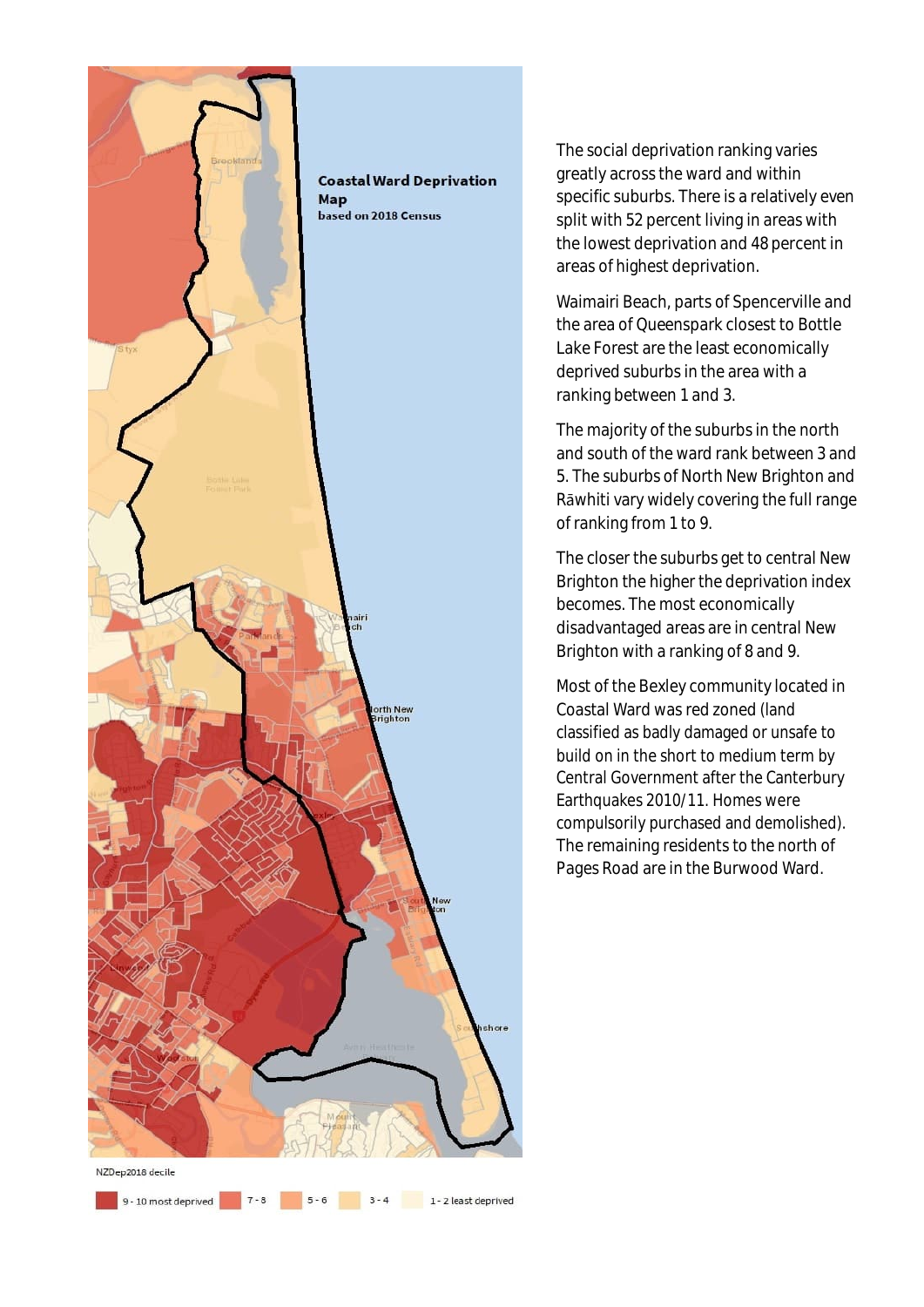## **Community Infrastructure**





There are a large number of highly capable and organized groups who deliver community development projects and initiatives, sport and recreation. Offering a wide range of programs and activities, residents can engage with and participate in a variety of recreation and sports for leisure and local support groups which offer practical help to residents.

The Coastal Ward has six Council owned facilities the newest of which, He Puna Taimoana boasts five luxury hot pools looking out to the ocean. By the iconic New Brighton Pier is Te Kete Wānanga o Karoro New Brighton Library and the popular Seaside Playground. Just fifteen minutes from the CBD these recreation opportunities attract visitors from across the city to the area.

 Te Waka Aroha St Faiths and Union Parish Church provide a range of activities and support for socially isolated and vulnerable people including older adults. The New Brighton Community Fridge and Pantry is a well-used local resource. Grace Vineyard Church also provide activities and programmes for the community and deliver an extensive range of youth programmes through Youth Alive Trust.

There is a large number and variety of sport, recreation and leisure groups ranging from large sports clubs through to smaller recreation and leisure activities. Council owned facilities include Taiora QEII, Parklands Recreation Centre, North New Brighton War Memorial Hall and South Brighton Community Centre. There is also access to numerous community facilities owned by churches and sports clubs.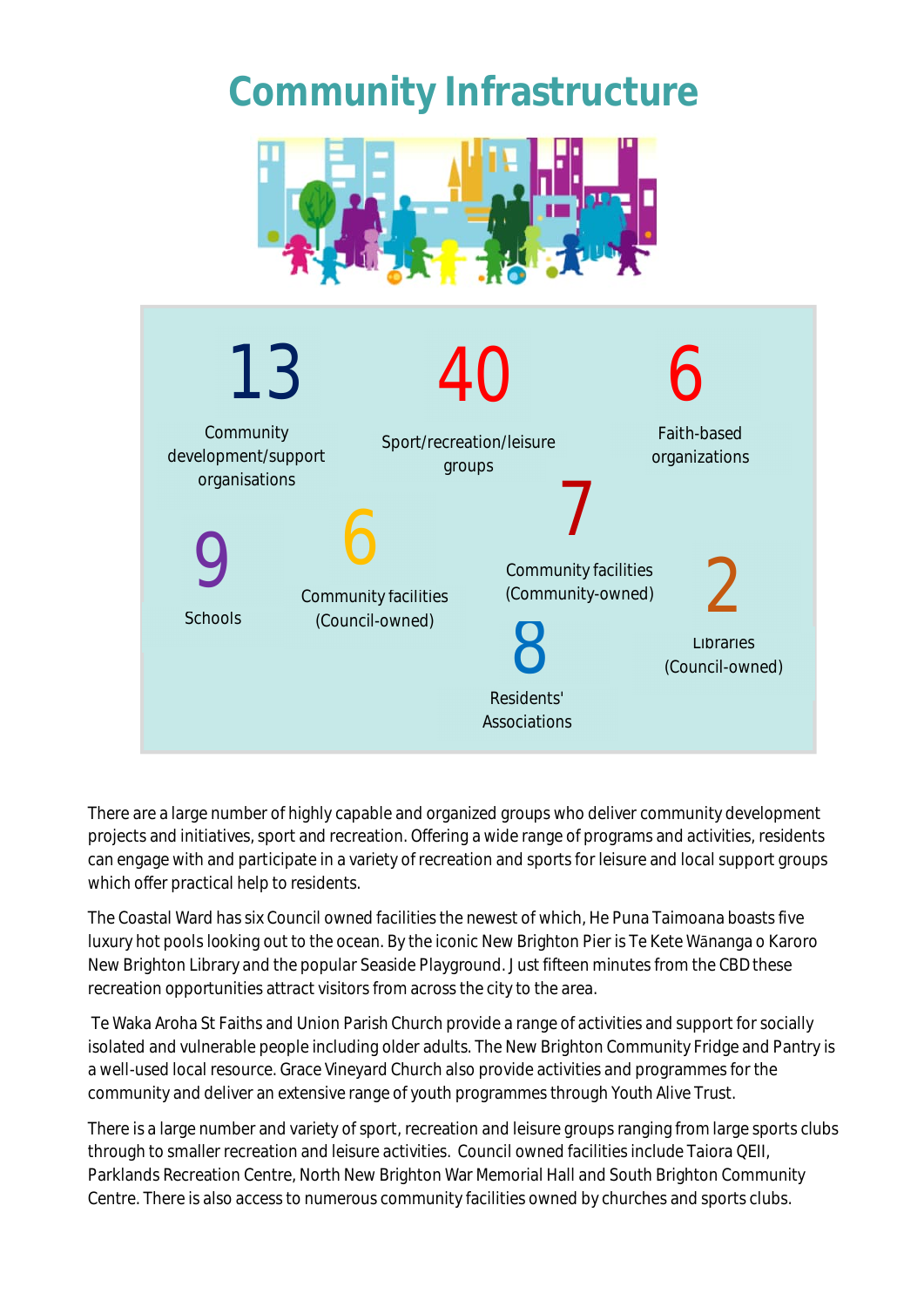## **Community Capacity Map**



Scale:  $1 = Low \t 5 = High$ 

#### **Measures and Indicators**

**Sense of place** - Residents are familiar with their town's (local) history and have an affinity with the place. (4)

**Participation** - Residents support local groups with their money or time. (3.5)

**Leadership** - Leadership is strong and participatory; leaders are accessible. (2.5)

**Connections** - Residents are trusting and inclusive of others. (3.5)

**Community attitudes** - Residents have a positive attitude towards their community and its future. (3)

**Problem assessment** - Residents communicate to identify problems and take action. (3)

#### **Note:**

The above ratings have been allocated based on a number of factors including:

- Residents' responses to the above indicators in the Christchurch City Council's annual Life in Christchurch Survey.
- The Council's Community Development Adviser's and Community Recreation Adviser's knowledge and experience of working in the local area.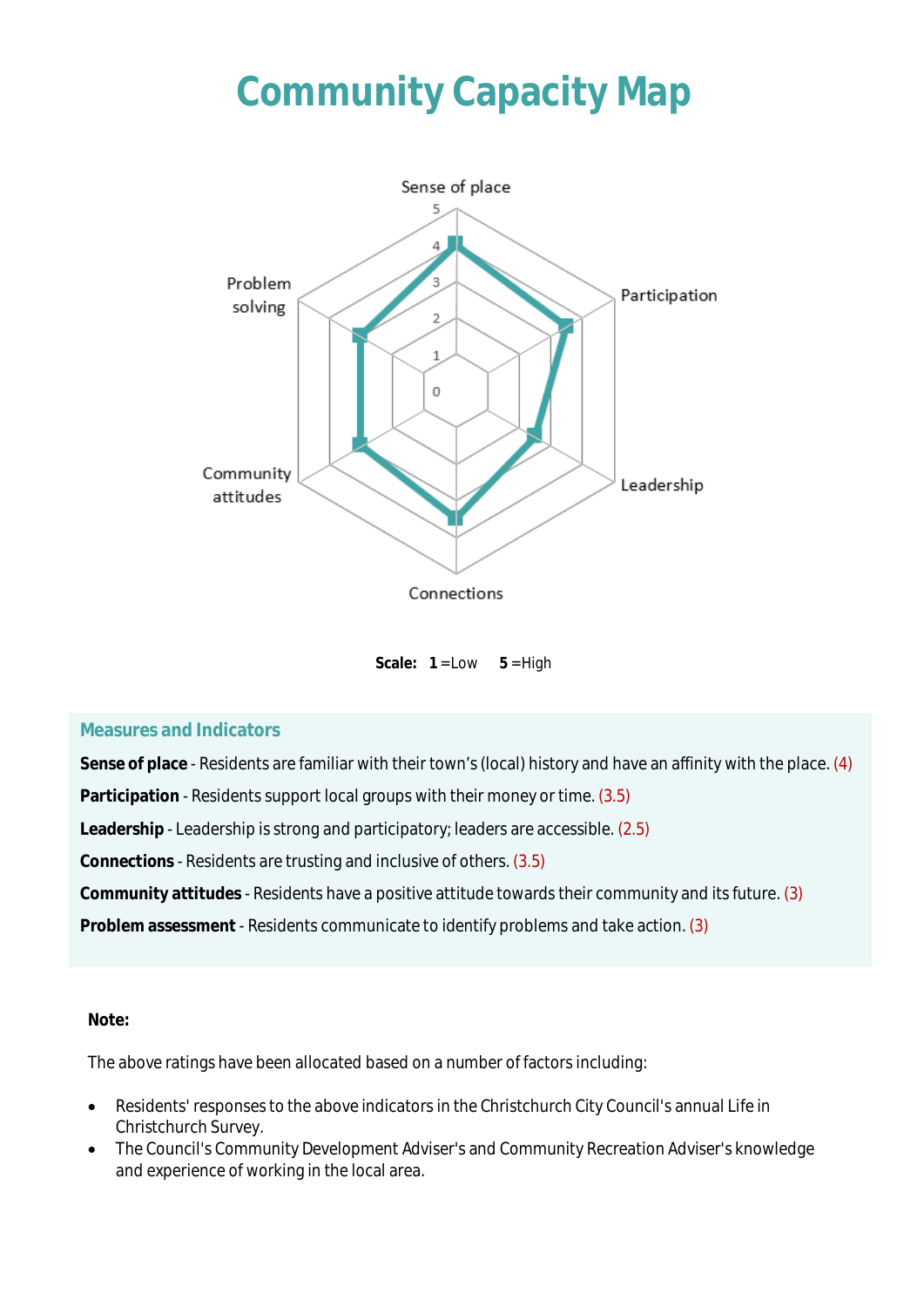## **Community Outcomes**

The Community Outcomes have been developed as part of the Council's Strategic Framework, which provides a big picture view of what the Council is trying to achieve for the community.

The Community Outcomes describe what we aim to achieve for Christchurch. They are:

- Resilient communities
- Liveable city
- Healthy environment
- Prosperous economy

You can view the Council's Strategic Framework and read more about the Community Outcomes here: https://ccc.govt.nz/the-council/how-the-council-works/20182028-vision/strategic-framework

The narrative below provides an overview of the area in relation to each of the outcomes.

### **Resilient Communities**

Residents in the Coastal Ward mostly identify as *the East,* and there is a compelling sense of pride and unity associated with the title. Each community within the ward boundaries has its own distinct identity, with characteristics and attributes unique to them. These are woven together with strong community networks through which a multitude of groups and organizations work to sustain their resilience. Residents describe the area as having a village rather than a suburb feel.

The community are well connected and are active citizens when connecting with Community Board and Council. The wide range of groups in the area provide community connectivity, support and a wide range of community programmes and events.

Most of the suburbs have a group that residents can approach with their concerns and views. The majority of these have high capacity and can navigate the processes available to them for this voice to be heard. This includes attendance at Community Board and Council meetings and doing submissions as required around issues that directly affect their community.

The accessibility to the beach and other recreation opportunities are a key attraction for people living in the area. 'A Shore Thing' is a calendar of the annual events that attract local and national visitors to the area. This includes the Seaside Christmas Parade, I Love Brighton and the Duke Festival of Surfing all of which are managed and organized by local community groups. COVID, and the ongoing impact of mandates and restrictions on numbers at events, has curtailed many activities that the community normally organizes. While this has been an unsettling time the community realizes that the health needs are the first priority and the hope is that as the year progresses there can be a return to being able to connect at locally run events.

Spencerville Park and camping ground, which has barbecue facilities and a substantial children's play area, making it a popular destination for residents throughout Christchurch. Historically Bottle Lake Forest and the coastal environment also provide a popular recreational destination for greater Christchurch. There is also a camping ground in South Brighton.

Direct access to the beach for leisure, recreation and organized events is available to all communities in the ward. There are surf lifesaving clubs at Spencerville, Waimairi, North Beach, New Brighton and South New Brighton that patrol to keep swimmers safe. A beach access mat is available at North Beach surf club during summer months and the beach access chair is available through Bin Inn New Brighton. He Puna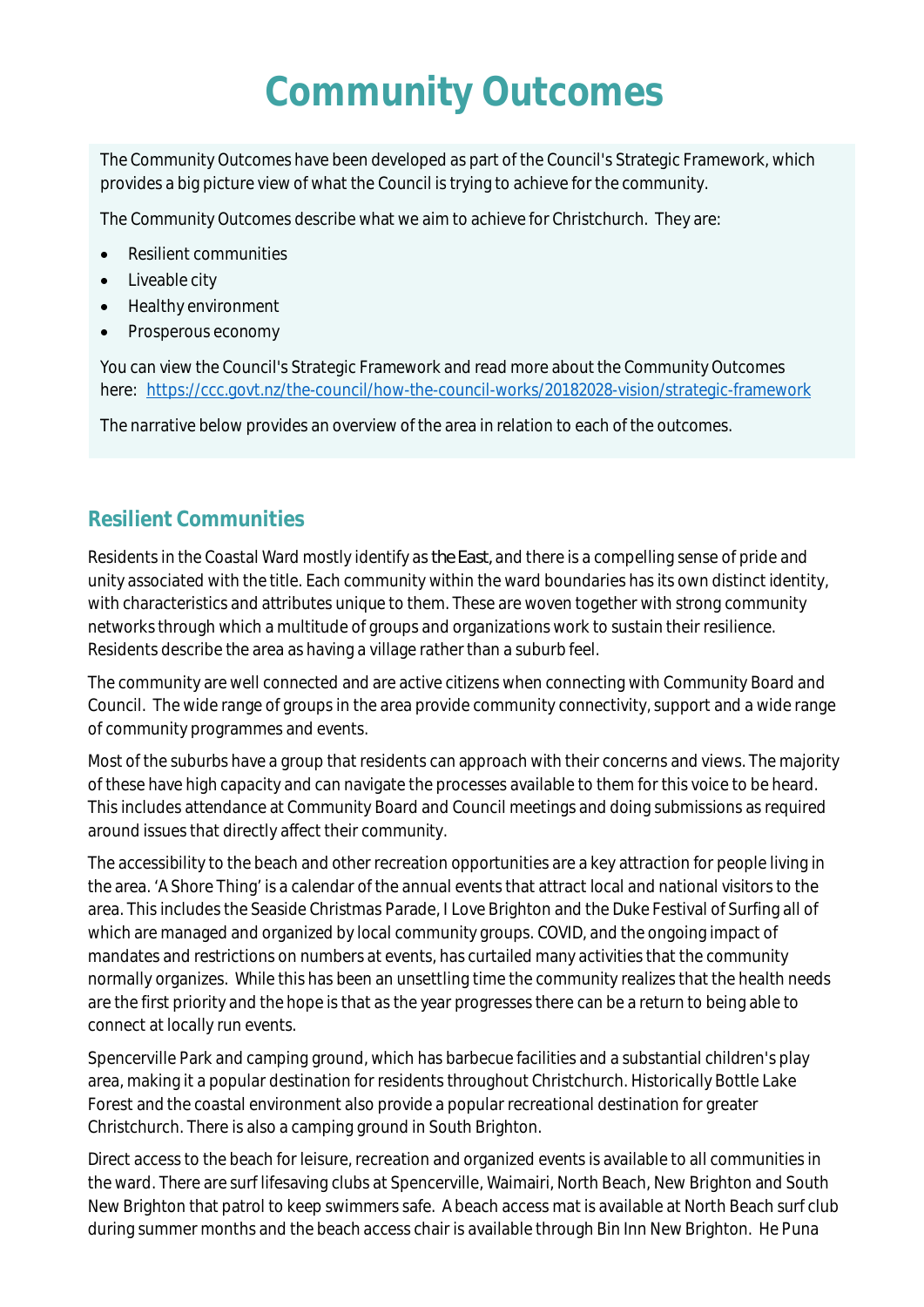Taimoana (New Brighton Hot Pools) is situated on the foreshore with views out to sea, and is designed to create a unique experience of bathing by the sea.

The wide range of parks and reserves offer plenty of scope for recreational and leisure opportunities for all ages. Thomson Park is a popular youth space with its skate park and basketball court. Eastern Community Sport and Recreation manage a multi-purpose all weather sports and recreation facility with indoor and outdoor courts available for hire at Rawhiti Domain. The New Brighton Community Garden, New Brighton Olympic Athletics Club, Rāwhiti Golf Club, Christchurch Archery Club and a dog park are also at the domain.

In addition to the natural environment communities value the large number of local activities and events throughout the year, the majority of which are organized by community groups. These include fun days, river clean ups, plantings, concerts, environmental activities and Matariki. Farewell to the Godwits in Southshore attracts people from all over Christchurch. 'I Love Brighton' and 'Parklands @ Play' are annual events supported by the Community Board which bring together local sports and recreation groups in the area.

There is a strong sense of community and volunteer base across all communities. All suburbs to some extent will be affected by climate change and coastal hazards. In Southshore the community have done extensive work around community and household preparedness.

As part of the Coastal Hazards Adaptation Planning Programme Council will work with communities to start planning how they will manage coastal hazard risks over the next 100 years. Low lying coastal communities are likely to be impacted by sea level rise through costal erosion, flooding and rising groundwater.

The Coastal Ward has a strong collective of youth organizations operating with the area which represent rangatahi and connect into the youth sector in Ōtautahi. Youth Alive Trust based in New Brighton runs a large campus from which they deliver a range of programmes, clubs, events and activities throughout the year. La Vida Youth Trust are newer to the area and have been focusing on the parklands community including providing 24/7 youth works for local schools and their Red Frogs initiative.

### **Livable City**

The Coastal Ward is seen by locals as hugely appealing particularly in terms of the lifestyle it offers residents the unique opportunity for relatively affordable housing in close proximity to the beach.

Much of the ward area is serviced with regular bus service. Two bus lines provide public transport from other parks of the city through to Queenspark and Parklands, whilst three other lines service the more coastal suburbs from Southshore to North New Brighton. There is currently no public transport service provided for Spencerville and Brooklands.

A shared path, separated from the roadway provides a cycle route from the central city and running up the ward boundary along Anzac Drive and Frosts Road allowing a cycling option for travel to Taiora and the Shirley Boys and Avonside Girls High school site. The Avon Ōtākaro Route is planned connecting the existing Te Ara Ōtākaro Avon River Trail in the central city to New Brighton, providing an alternative to driving or public transport.

Residents report that changes to, and the decline of, bus routes over recent years is making it harder to use the bus to access things locally and people are becoming more car dependent to get around.

The earliest housing in the Coastal Ward was built between 1880 and 1889 in the Parklands suburb, then in New Brighton from 1900 to 1910. Properties in Brooklands were built between 1910 and 1919. The majority of the suburbs then experienced more growth in the 1970s, and further developments were built in Brooklands, Spencerville and Parklands post 1999.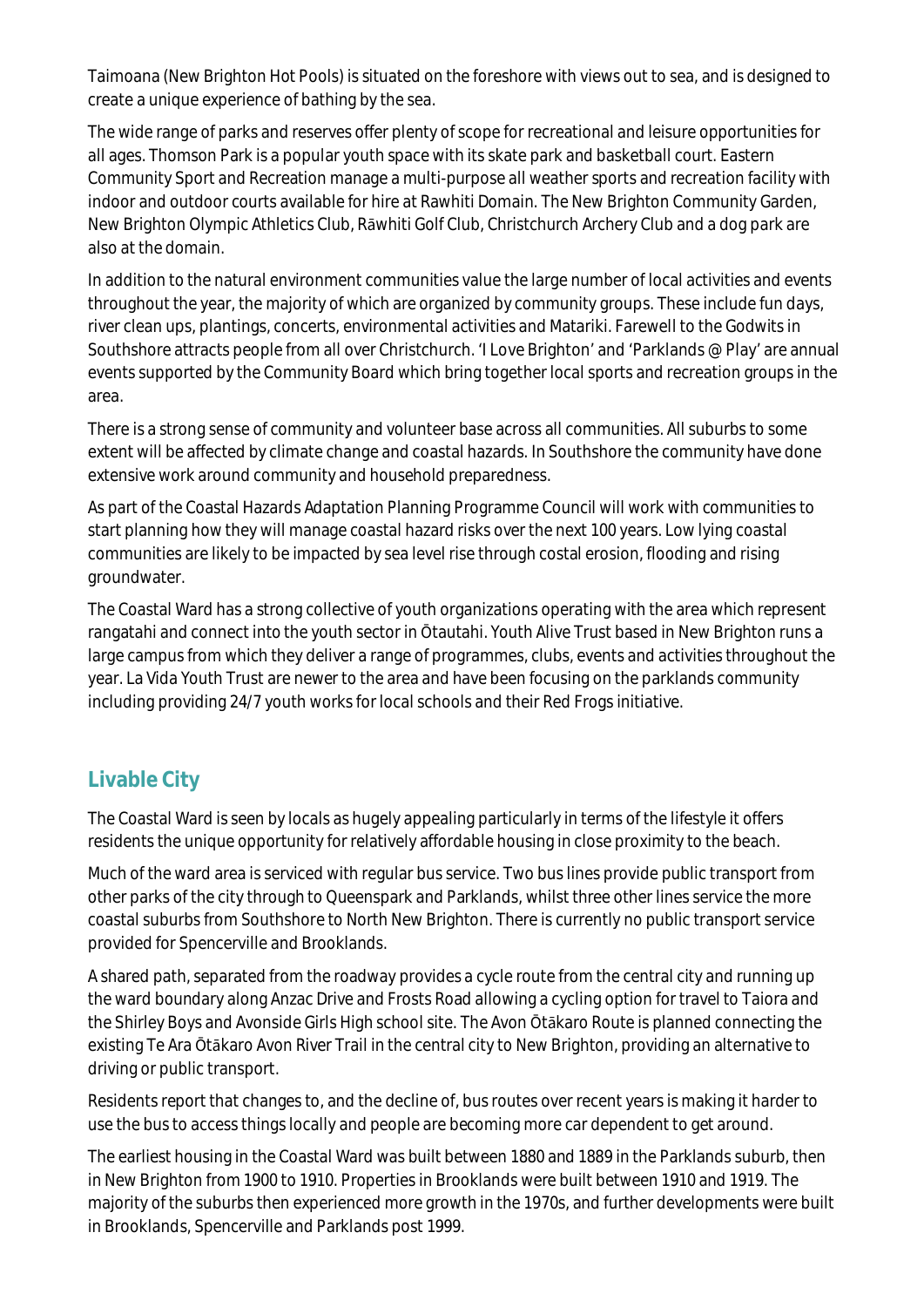New people have been attracted to the area through rebuilds and the sale of 'as is where is' (properties that have been paid by insurance companies after the Canterbury Earthquakes and remain unrepaired at the point of sale) housing. The opening of Shirley Boys and Avonside Girls High Schools have also attracted people to the area. 65 new residential homes are planned for the former school site in New Brighton providing a mixture of housing types to be built in stages.

Key issues in Brooklands, Southshore and South New Brighton over recent years have been earthquake legacy issues connected to the estuary edge, flooding, red zone areas and coastal hazards. These issues have been drawn out with management of the process shifting from Council to Regenerate Christchurch and then back to Council when Regenerate pulled out. In August 2019 a decision was made to repair parts of the estuary edge and a new section of embankment to reduce flood risk along Te Ihutai in South Brighton has been installed. Topped with a two metre wide shared pathway, the bund now connects up with the new boardwalk over the salt marshes and doubles as popular walking and cycle track from Bridge Street down to where Estuary Road meets Ebbtide Street.

Installation of new storm water backflow prevention structures at seven of the streets along Southshore will commence in February 2022 to add to the existing backflow valves which aim to mitigate the risk of flooding in those locations.

A large portion of Brooklands was red zoned post-quake and residents continue to have concerns around regular flooding, safety and the poor condition of the roads and footpaths. Council have taken some action to make improvements in this area with on-going work to maintain the red zone areas.

### **Healthy Environment**

The coastal landscape incorporates Te Riu O Te Aika Kawa Brooklands Lagoon, Spencer Park Pukarakekenui Lower Styx River corridor, the Waimakariri to the north and Te Karoro Southshore Spit and Ōtākaro-Ōpāwaho Ihutai to the south.

Climate Change and its related impacts pose a significant threat to the health of the environment and communities along the coast. With expected sea level rise the coastal and estuary habitats will continue to show losses in biodiversity as nesting and breeding grounds become uninhabitable and prevalence of disease and insect infestations related with the warmer climate increase. The intensity and frequency of adverse weather events as atmospheric and ocean currents change are expected to exacerbate severity of storms, flooding, drought and wildfire which pose a significant threat to infrastructure, property and livestock as well as the vulnerable plant and animal species that inhabit the coastal areas.

The Styx River Group strongly advocates around issues of river flood management and water quality, with the Lower Styx suffering effects of run-off from urban development to the west. The health of the river has deteriorated notably in recent years.

Te Ihutai and its catchment is of significant cultural and spiritual importance having been a place of settlement and mahinga kai for Waitaha, Ngāti Māmoe and Ngāi Tahu since about 1290AD. Today the estuary and its catchment continue to be held in high regard for their ecological values, landscape, and recreational values. Awarded Wetland of International Significance in 2018 by the East-Asian Australasian Flyway Network the estuary is home to 586 species including 149 birds, 26 fish, 235 invertebrates, 95 microalgae, and 92 saltmarsh and other plants, the area provide a diverse habitats for resident and migratory fish and bird species. The iconic *Farewell to the Godwits* event is marked by the community with an annual farewell ceremony at Southshore Spit Reserve. Recognizing the significance of their annual migration the community have developed a sense of guardianship for the birds, participating in initiatives to help mitigate the decline in their numbers.

Development on the estuary edge and public access for recreational activity, rising sea levels and acidification, drought, sedimentation and prevalence of pests has led to habitat loss and a decline in biodiversity.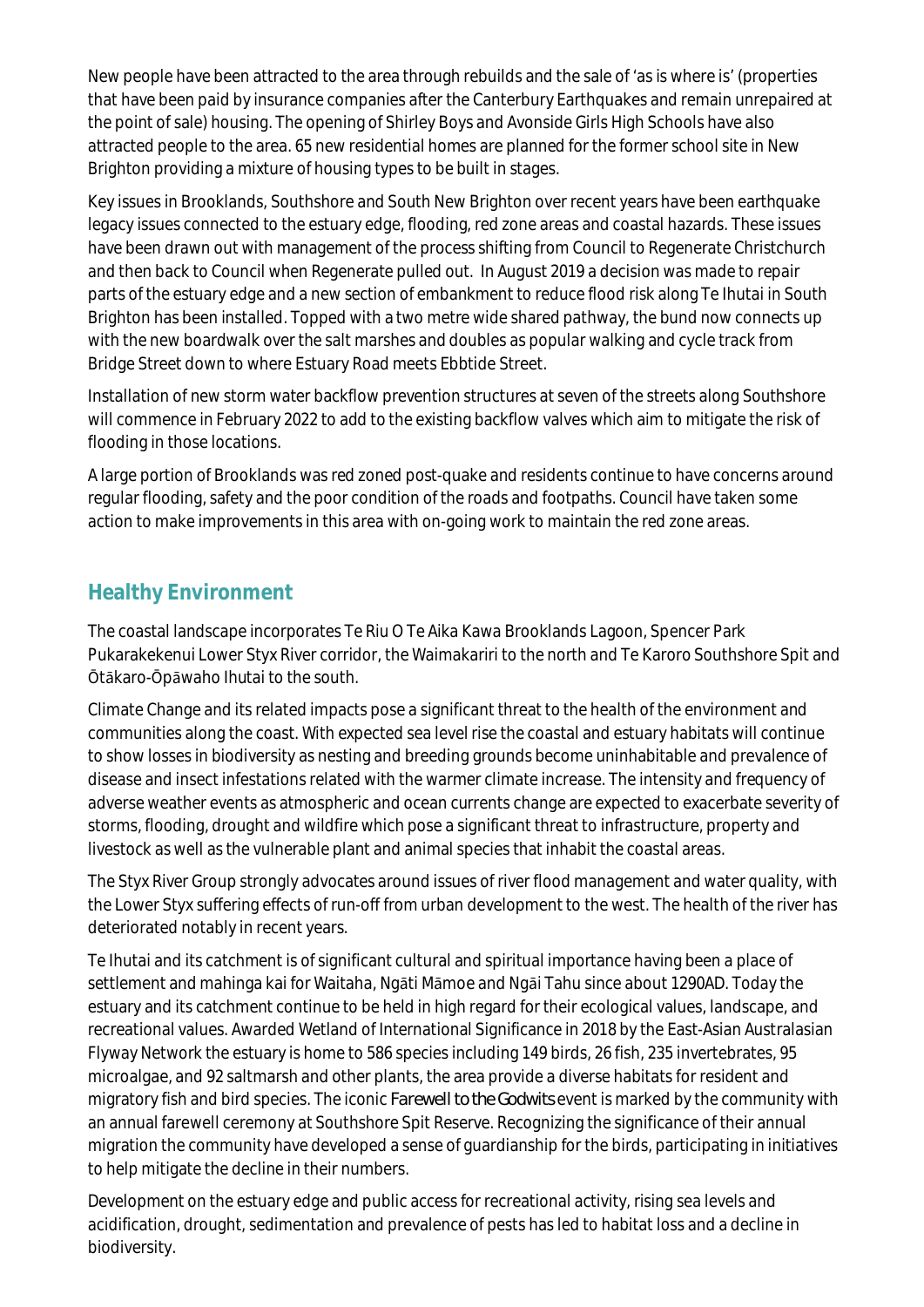### **Prosperous Economy**

As at February 2019, the Coastal Ward had approximately 1,600 businesses employing 2,800 people.

Out of those 1,600 businesses, the top six industry types (in order) are as follows:

- 1. Construction
- 2. Rental, Hiring and Real Estate Services
- 3. Professional, Scientific and Technical Services
- 4. Retail Trade
- 5. Other Services (Repair and maintenance, Other personal services)
- 6. Accommodation and Food Services

According to 2018 Census data, 51 percent of people aged over 15 years are in full-time employment, 16 percent in part-time employment, 4 percent are unemployed and 29 percent are not in the labour force. Sixteen percent are in receipt of NZ Superannuation, which is only slightly lower than the city wide figure of 17 percent.

Twelve percent of people in the Coastal Ward are self-employed or work in a business that they own. This is on par with the city wide figure.

Thirteen percent of people in the Coastal Ward receive income from interest, dividends, rent or other investments which is lower than the city wide figure of 18 percent.

Fifteen percent of people in the Coastal Ward have an annual income over \$70,000 which is only slightly lower than the city wide figure of 16 percent.

The nearest District Centre for suburbs in the Coastal Ward is The Palms Shopping mall in Shirley. Otherwise the area has two neighbourhood centres in New Brighton and Parklands.

A fact sheet for the New Brighton commercial area was prepared by Christchurch City Council in 2017 comparing the commercial area of New Brighton to other commercial areas across the city. It was identified as underperforming in terms of economic wellbeing and physical amenity, and performing above the average levels in terms of transport, access and social amenity.

The New Brighton Centre Master Plan sets the vision for the centre, with a key challenge being the attraction of private investment. New Brighton continues to need significant assistance through a coordinated public sector effort to deliver urban regeneration outcomes. Development Christchurch Limited (DCL) was tasked with undertaking a New Brighton Regeneration Project aimed at securing new private investment and development. This included the construction of the Beachside Playground and He Puna Taimoana. The revised District Plan has set the stage for a reduction in the size of the commercial centre to reflect its catchment. Another significant public realm investment has been the upgrade of Marine Parade. DCL has now been disbanded and responsibility passed back to Council.

There is a weekly Seaside Market held in the mall on Saturday. A popular market with stall numbers now at capacity and a waiting list to join. Annual activities at the market include the Spring Gala, Open Mic Day, Pirate Day and the Christmas Market, all of which add to the number of people enjoying the market. The seaside market also has a flow on effect with other businesses in the mall.

There is a supermarket and small shopping complex at Parklands. Residents say that businesses are struggling and there have been recent closures. For a larger range of shops people travel outside the ward to Northlands Mall and The Palms.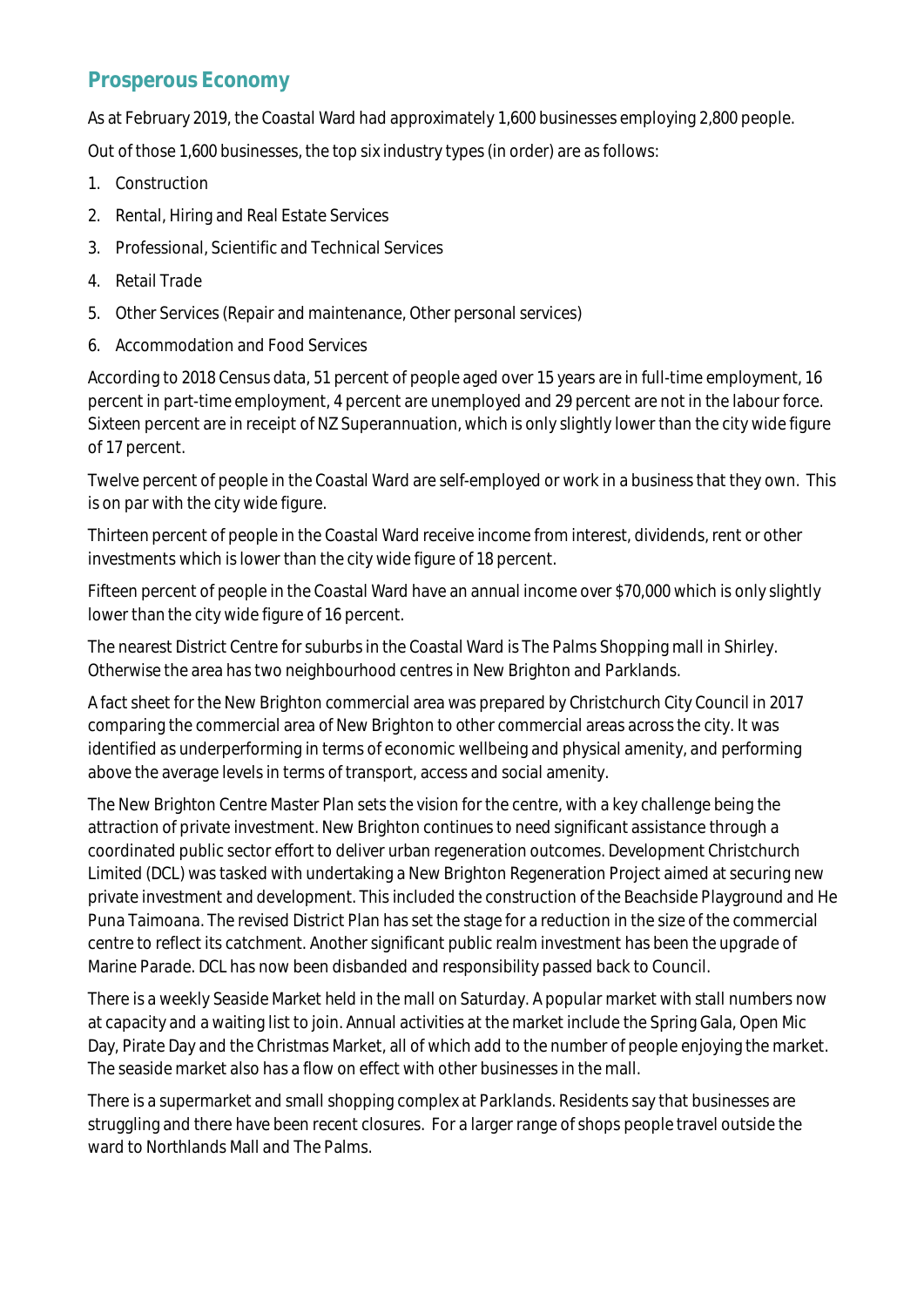# **Current Community Issues**

| <b>Issue</b>                                                                                                                                                                                                                                                                                                                                                          | Progress to date / outcomes                                                                                                                                                                                                                                                                                                                                                 |
|-----------------------------------------------------------------------------------------------------------------------------------------------------------------------------------------------------------------------------------------------------------------------------------------------------------------------------------------------------------------------|-----------------------------------------------------------------------------------------------------------------------------------------------------------------------------------------------------------------------------------------------------------------------------------------------------------------------------------------------------------------------------|
| The condition of roads and footpaths<br>across the area continue to be an issue for<br>the community                                                                                                                                                                                                                                                                  | February 2021<br>The Community Board have made the improvement of<br>the gateway roads and bridges one of their community<br>board priorities for the 2019-22 term. The community also<br>raise issues regularly with the Community Board and<br>these are dealt with on a case by case basis.<br>February 2022<br>This continues to be a priority for the Community Board. |
| Climate change and coastal hazards                                                                                                                                                                                                                                                                                                                                    | February 2021<br>Coastal Hazards Adaptation Planning Programme<br>information sessions commenced in November 2020. This<br>is an ongoing process and community will be engaged.<br>February 2022<br>The Coastal Hazards Adaptation Plan team have met with<br>several key community groups to consult on the Coastal                                                        |
|                                                                                                                                                                                                                                                                                                                                                                       | Hazards Adaption Framework along with the District Plan<br>consultation document.                                                                                                                                                                                                                                                                                           |
| Brooklands Community-Led Action Plan<br>Since the earthquakes the suburb has<br>been subject to significant drainage and<br>flooding issues. Current Red and Green<br>zoning also creates challenges for<br>residents whose property value is dictated<br>by these categories. These issues are<br>having a significant impact on residents'<br>health and well-being | February 2022<br>The Community Board have made supporting the<br>community-led action plan for Brooklands a priority for<br>the 2020 - 22 term.                                                                                                                                                                                                                             |
|                                                                                                                                                                                                                                                                                                                                                                       | Community Governance and Parks are working together<br>to create opportunities to connect with residents and<br>further understand the issues.                                                                                                                                                                                                                              |
|                                                                                                                                                                                                                                                                                                                                                                       | A regular e-update has been established to keep residents<br>informed of any work or initiatives planned for the area<br>and a weekly drop-in hui allows a forum for residents to<br>express their aspirations for their community and area.                                                                                                                                |
| Earthquake legacy issues for Southshore<br>and South New Brighton                                                                                                                                                                                                                                                                                                     | February 2021<br>The Earthquake Legacy Issues project is continuing and<br>funding for the project is to be confirmed in the Council's<br>2021-31 Long Term Plan.                                                                                                                                                                                                           |
|                                                                                                                                                                                                                                                                                                                                                                       | February 2022<br>\$2 million has been set aside by the Christchurch<br>Earthquake Appeal Trust to improve social and/or<br>economic outcomes for the greater Brighton community.                                                                                                                                                                                            |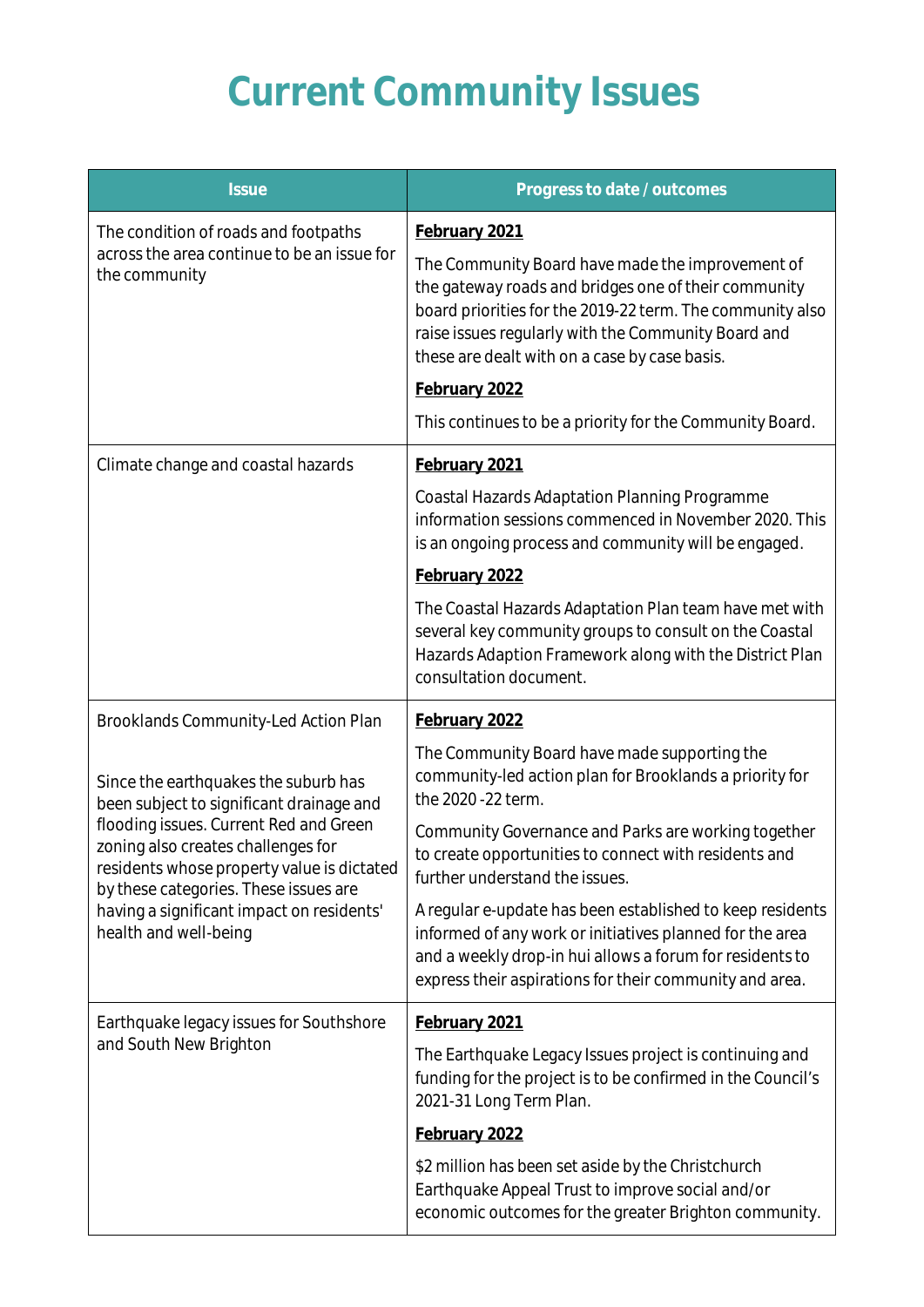| <b>Issue</b>                                                                                                                                                                                                                                             | Progress to date / outcomes                                                                                                                                                                                                         |
|----------------------------------------------------------------------------------------------------------------------------------------------------------------------------------------------------------------------------------------------------------|-------------------------------------------------------------------------------------------------------------------------------------------------------------------------------------------------------------------------------------|
| cont                                                                                                                                                                                                                                                     | This fund is being managed by Renew Brighton<br>organisation who are conducting a project consulting<br>with the community and evaluating all the suggestions<br>for potential projects which the funding could be<br>allocated to. |
| Parklands Community Safety Concerns                                                                                                                                                                                                                      | February 2021                                                                                                                                                                                                                       |
|                                                                                                                                                                                                                                                          | A petition has been brought to the attention of the<br>Community Board regarding concerns around antisocial<br>behaviour in the Parklands area.                                                                                     |
|                                                                                                                                                                                                                                                          | Staff from across the organisation will partner with the<br>community and the Police in order to work towards<br>addressing the issues.                                                                                             |
|                                                                                                                                                                                                                                                          | February 2022                                                                                                                                                                                                                       |
|                                                                                                                                                                                                                                                          | The Community Board will continue to monitor this issue<br>and respond to residents' feedback.                                                                                                                                      |
| Safety concerns in greater Brighton area.                                                                                                                                                                                                                | February 2022                                                                                                                                                                                                                       |
| A number of groups have reported the<br>need to contract or increase their security<br>in response to the rise in anti-social<br>behaviour particular centred around a<br>couple of sites in the area which are being<br>utilises as half-way residences | The issues have been flagged and staff are collecting<br>information on which groups are being impacted and to<br>what extent.                                                                                                      |
| Continued development of the New<br><b>Brighton Commercial Core</b>                                                                                                                                                                                      | February 2021                                                                                                                                                                                                                       |
|                                                                                                                                                                                                                                                          | The Community Board continue to advocate to the<br>Council on the delivery of the New Brighton Master Plan.<br>February 2022<br>As above.                                                                                           |
| The state of disrepair of the gateway<br>roads and bridges.                                                                                                                                                                                              | February 2021                                                                                                                                                                                                                       |
|                                                                                                                                                                                                                                                          | The Community Board are advocating for the repair of<br>Pages Road Bridge to be brought forward in the Long<br>term Plan.                                                                                                           |
|                                                                                                                                                                                                                                                          | February 2022                                                                                                                                                                                                                       |
|                                                                                                                                                                                                                                                          | The Community Board are working with Council staff to<br>proceed with the planned Pages Road Bridge Renewal.<br>Funding has been allocated for 2022.                                                                                |
|                                                                                                                                                                                                                                                          |                                                                                                                                                                                                                                     |